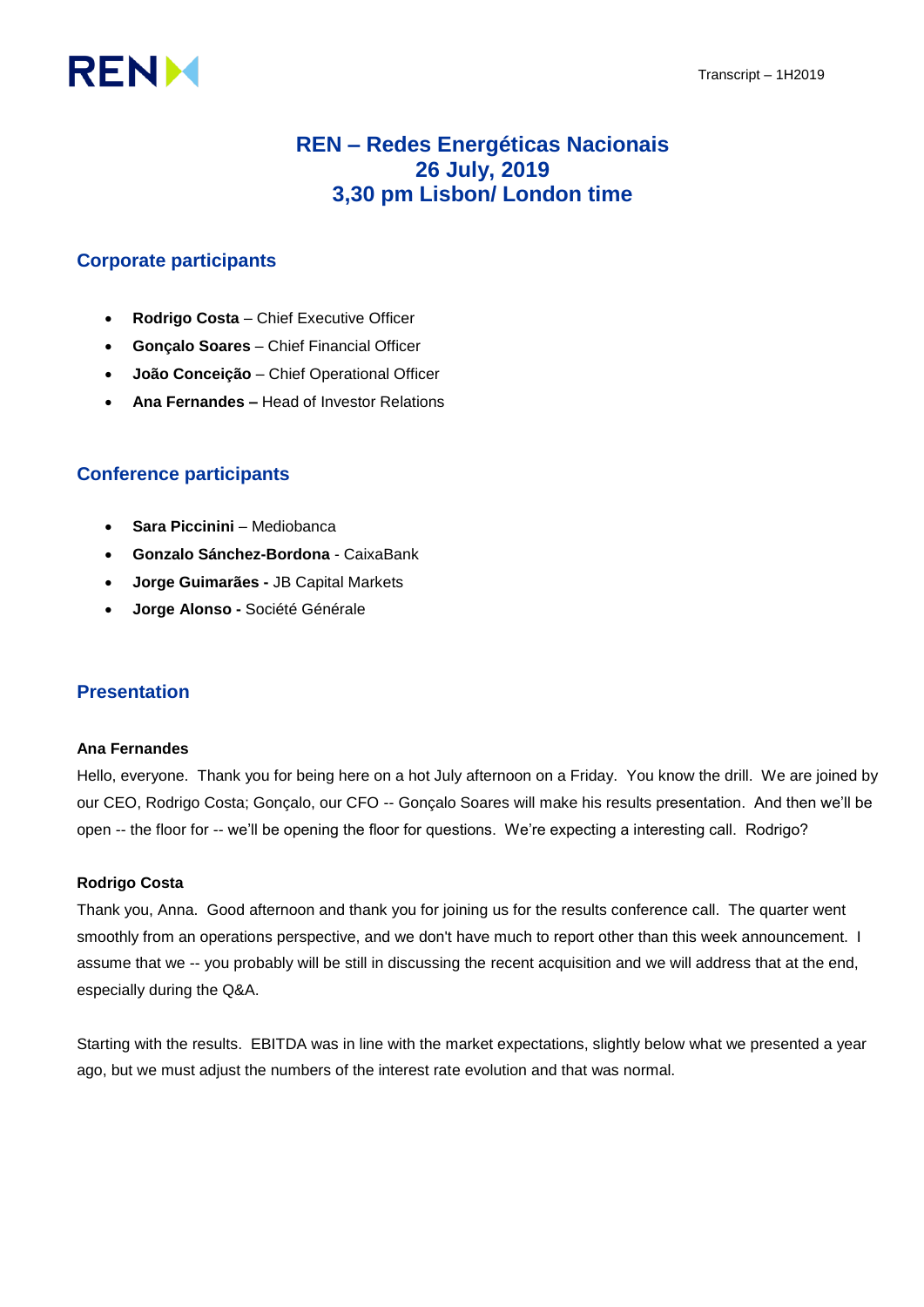As expected, we had a decline in our RAB that was partially offset by the Electrogas and Portgás contributions. And in fact, this is why we decided on the strategy we are executing. Without local growth, we are finding and execution on ways to bring us to a stable situation.

On the financial, I guess, we were able to surprise on the positive side given that the debt is lower than a year ago. The energy levies continues to penalize our net income. And in that front, no profits has been made.

The court process is moving slowly as expected, and we cannot report any news at this time. Just the fact that we keep our focus on the legal dispute and we are waiting for the next year state budget to understand how the government is planning to move forward with the tax. We still believe the progress will be made, but it's difficult to quantify at this moment.

At the operational level, we got new historical highs in wind and in photovoltaic generation. Our senior LNG terminal remains very busy. In fact, the terminal reached the highest utilization rate ever. We handle over a tanker per week during the first six months of the year. The previous record was in the first half of 2017 with 22 ships and within the same period, we have reached 33 this year.

The quarter has been a busy one for our infrastructure people. We are providing good assistance to the government agencies that is running all the renewables push. And as we said before, once the new generation projects are approved, we will be able to better understand the impact in our investment plans.

Finally, three days ago, we announced acquisitions of Transemel in Chile. The investment we are doing follows our successful experience in this market. We are already there through Electrogas. Our results encouraged us to research new opportunities and we closed this new investment this week.

The asset is very good. The deal terms were fair. The outlook is very positive. It's a modest investment, but quite important for us. The same conservative precautions were applied for investment research and decision. Now, we will have to execute under the same principles that we applied to Electrogas and Portgás projects, understand the business and that's what we do best. Priority to the operations efficiency and safety and financial discipline.

And from my side now, this is all. And I will -- Gonçalo will take the floor now. And we will -- I will return for the Q&A.

## **Gonçalo Morais Soares**

Okay. Hello, good afternoon to you all. So as Rodrigo say, this is in terms of results, non-eventful quarter and semester, results were broadly in line with what we have expected.

EBITDA totaling EUR247.4 million, a drop of 2%. And there's a couple of items which are more timing issues that I will address a little bit later on that explains part of this drop, but most of the explanation is the lower rate and of return that we knew that were coming.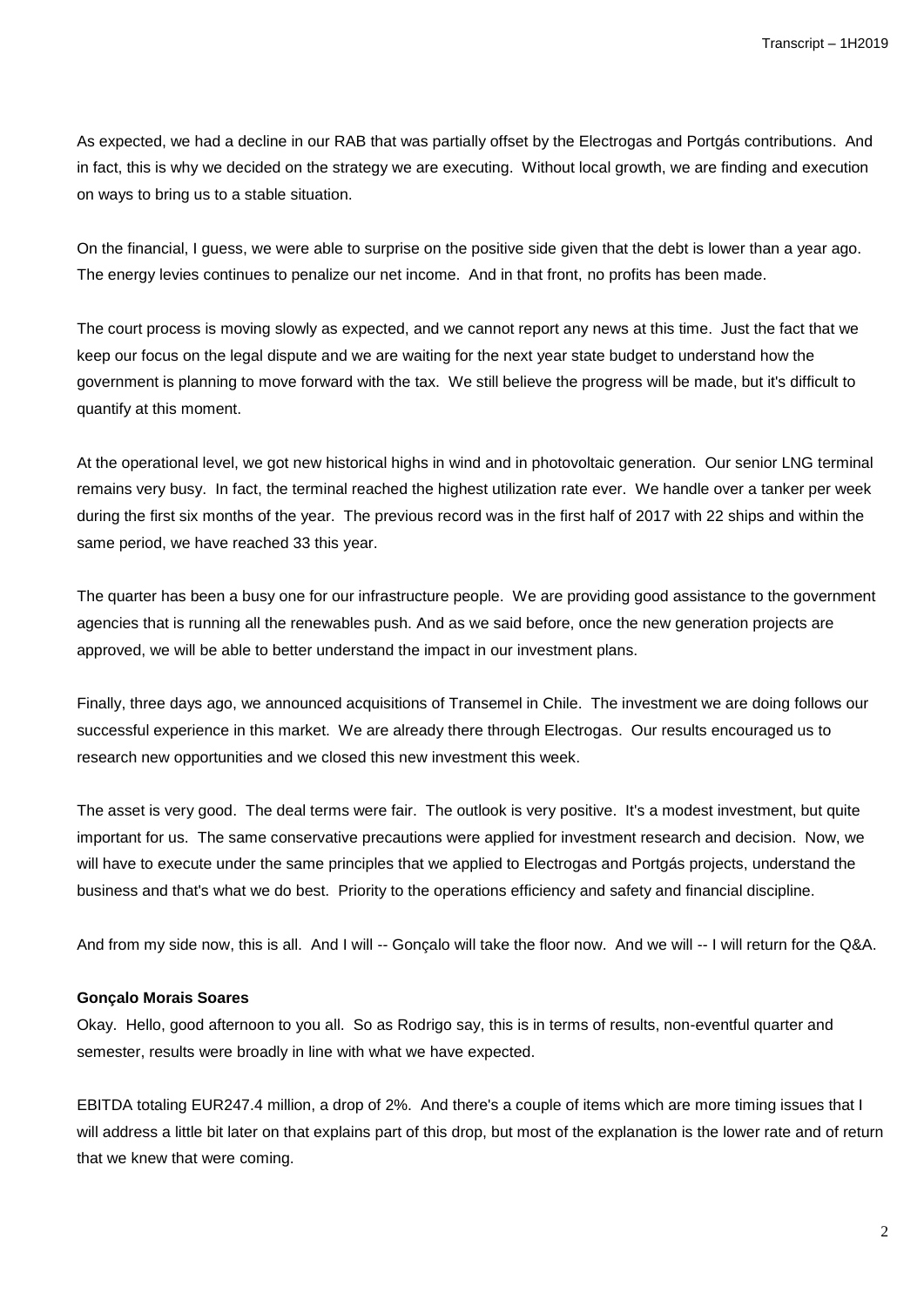Portgás in Chile although small have been contributing positively to EBITDA, which is good. And hence, net profit came down around EUR1.8 million by 3% without any, let's say, major surprises.

Net debt continues to improve and reduce along the year versus last year. The cost of net debt is still little bit better year-on-year, but stabilizing as you can see and as we said and CapEx is pretty well underway in this year for us to beat what was our business plan interval in terms of the business plan, in terms of CapEx.

So if you look at slide number three, I'll just go over it, it's just the main numbers, nothing to comment there. So moving to slide number four. You can continue to appreciate the drop in the 10-year Portuguese bond yields. They were -- they are at extremely low level as of now. They continue to decrease.

And Mr. Draghi comments yesterday do not give us any good news in this front. So when he sees that we don't like what we see, it seems that rates maybe at low levels for a little bit longer. That being said, you can see that the reductions in the rate of return are smaller than those drops. In gas, they are at the floor. And so, I think that we were a little bit insulated and we've been able also on the funding part to try and manage these namely before but still now.

What can we see if we move to slide number five and talking a little bit about CapEx. It's as I said, CapEx is well underway this year. I think we'll be able to beat every (inaudible) before our goal that we stated in the business plan. It's still early on as you know, but I think it's a good sign that it is going up around 26% and transfers to RAB are also going up.

These were several projects that some of them were waiting for specific licensing and some of them have a slight delays at the end of this. So these are things that were brought into the regulated asset base at the beginning of the year. And that if you want [Joao] can give you a little bit more color on what they are. But I'd say that things are, I'd say, pretty well, in line with what we expected. We even have a small delay on the distribution part in gas, but I think that when the year ends we'll be delivering on the CapEx that we told you that we would.

Unfortunately, and you see that on slide number six, and despite this fact, this is a year of pressure in terms of our drop. We know this. I think this will be less -- you will see a little bit less RAB at the end of the year, but of course, this is what we knew when we also acquired some other assets, we knew that this was the pressure that was coming, okay?

Let me just point out the increase in Portgás, which is the only asset that is increasing at expected level, even a little bit better. The regulated asset base versus what was our objective.

Slide number seven, you put the two together. So you see evolution of assets and evolution of rates. In the transmission business, you see that both are a little bit elements of pressure, so there is the declining RoR and the declining asset base. But this was completely expected.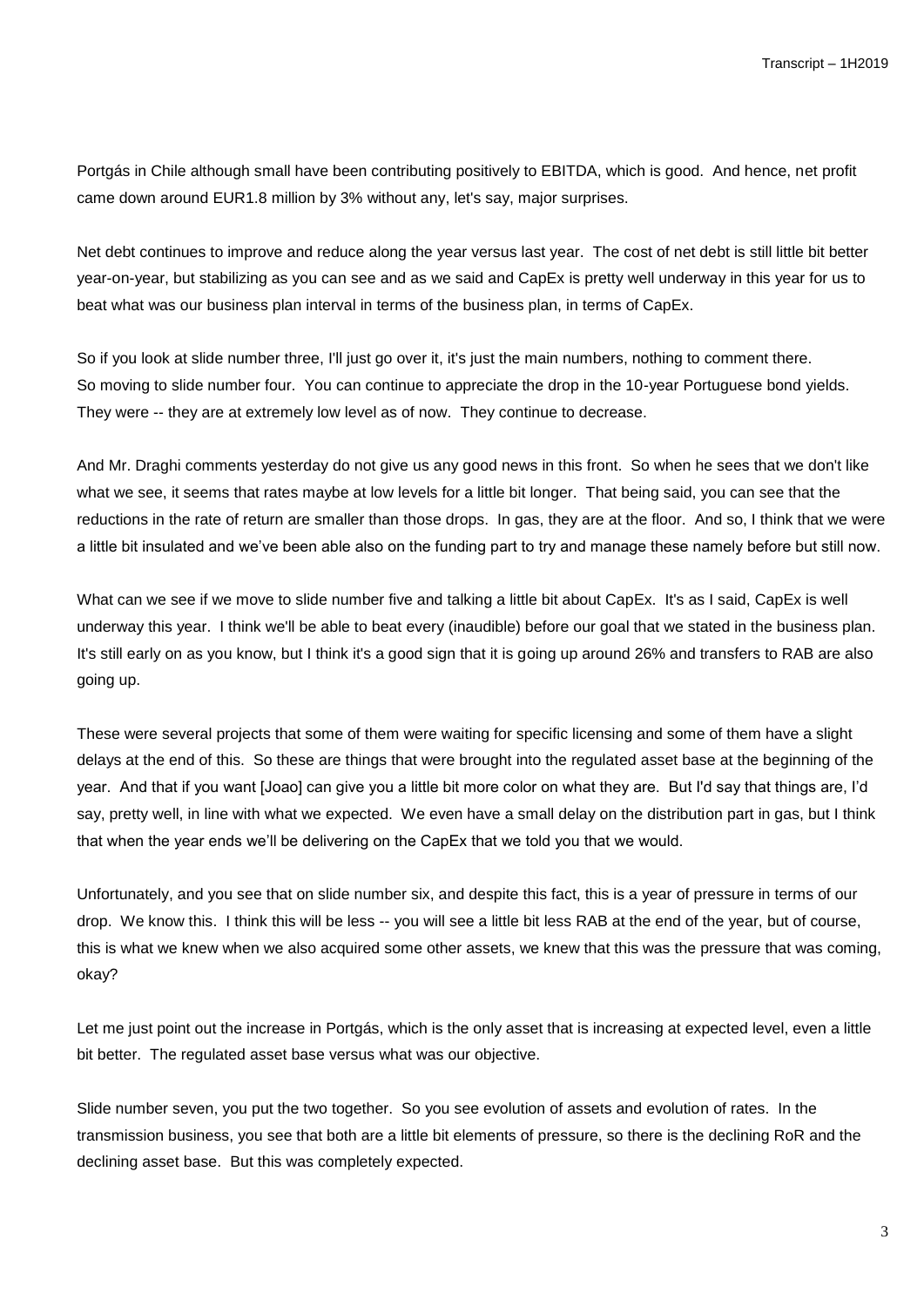In Portgás, you see that the ability to increase the regulated asset base allows us to compensate for the decrease in RoR. So I'd say that this is what you were also expecting. And so no news here.

Moving into cost and slides eight and nine, and starting with slide eight. So I'd say that you see here, cost pretty flat on the quarter. And I'm not going to go, but if you see them on the next, you see also that core OpEx is growing around 0.8%. But let me give you a couple of -- give you a couple of comments on our costs are behaving.

In terms of external supplies, as in previous quarters, there is in the Joao can give you a little bit more of color of this also. There is an exceptional activity in the terminal. And so this translates into electricity costs, which have a relation to revenue. So part of this external cost around EUR1.3 million relate to this. And so they are actually costs that have a margin, but you don't see it here.

The second thing that I wanted to comment and namely on the personnel cost is that this have two -- I'd say two things that you have to be aware. The first one is that there's a little bit of a transfer of course between Portgás and the transmission business because as you -- as we've told you, we concentrated certain functions in our shared services areas, so there's a little bit of transfer around EUR200,000 to EUR300,000 from Portgás to the [trans]. Not the transmission business but to what appears here under the transmission business, okay?

The second thing is that there was a change in accounting in terms of how you recognize the extra salaries you pay in vacation time. We recognized everything already in the month of June. It's completing a timing issue, so at the end of the year, you will not see an increase of personnel because of this, but in the middle of the year, you see around that EUR750,000 increase. So there is around EUR1 million of personnel that is increasing here on this red line, which is mostly timing issue. Headcount is at 690 and is well -- is actually a little bit below what we expect.

In Portgás, I think there's a lot of impact, but a big part of this is relating to subsoil occupational levies occupational average that have decreased, that are lower. And so you see them here in Portgás. Parts have to do with the cost from the LPG business that are not here. Parts have to do with personnel issue that I told you that came to the transmission side. And part of it is just the fact that they really did decrease cost along the way, okay?

Bear in mind that the cost that I referred to the subsoil are completely passed through because we pass them to the consumer. So they are shown here. So either increase or decrease. For us, it's complete irrelevant, but it's important for you when you see that change in cost to understand that, okay?

You see that in slide number nine, you see that on the cost, which before core OpEx, there's a lot of them that are stable, but there's a lot of them namely the subsoil that is decreasing because of that. The ITC mechanisms has more to do with exports and imports of electricity, which if you are curious, Joao can also give you a little bit of color later on because there's been a lot of -- I'm giving him a lot of things to comment.

The mechanism has more to do with exports and imports of electricity, which if you are curious, Ron can also give you a little bit of color little on because there's been a lot of -- I'm giving him a lot of things to comment.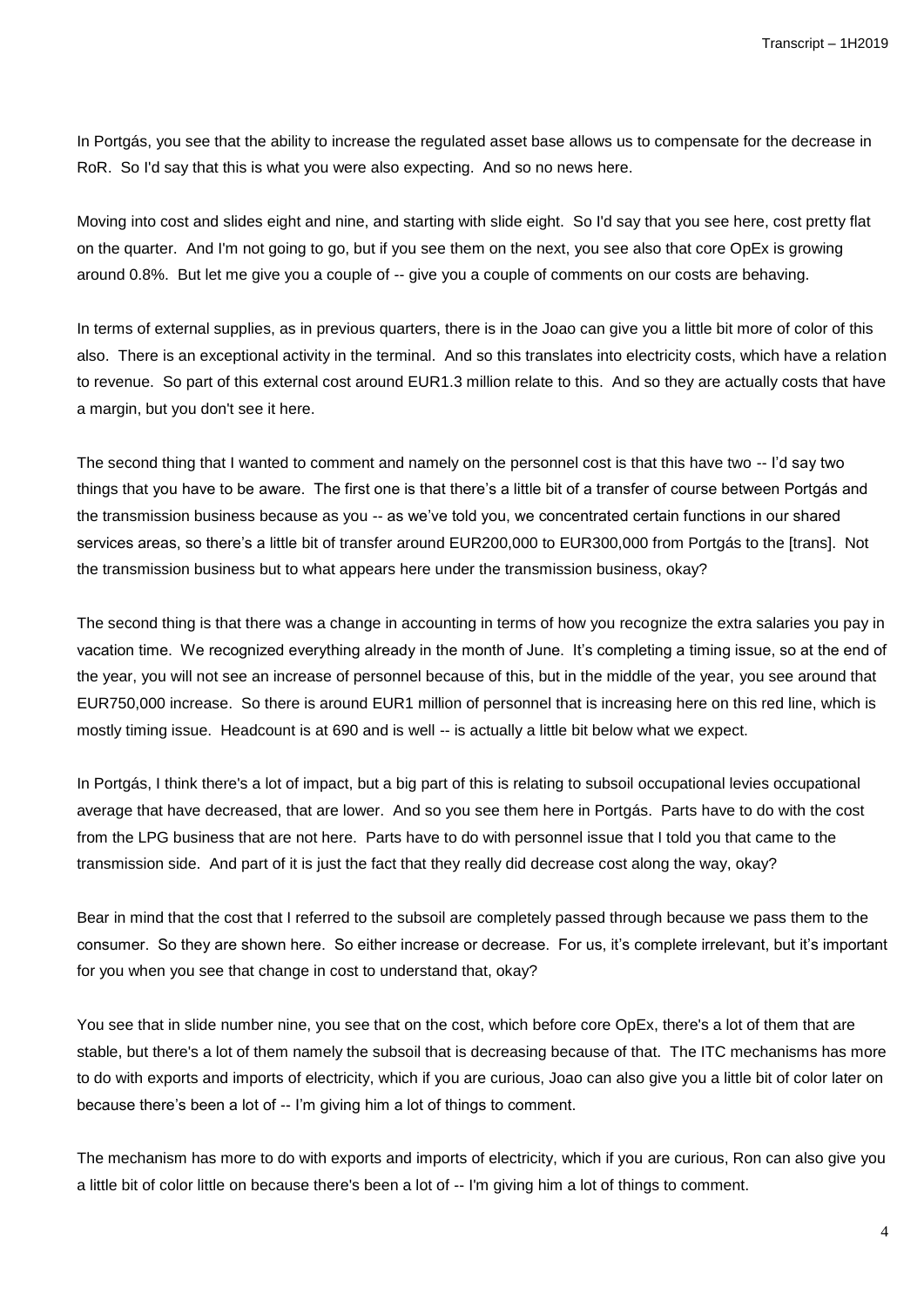So if you moving to slide number 10, you just have the summary. So this is what we saw. So you see this dynamic of asset remuneration. And then this dynamic of OpEx contribution but with actually given what I told you is actually slightly positive, it's negative because of this timing issues.

And then you have this positive effect both of Portgás and you also have a positive impact of Electrogas. Electrogas, although small, this year is going pretty well. EBITDA locally is growing around 15%. This is mainly driven because of the increase in interruptible contracts and reasoned by the imports of gas from Argentina, and that has led that the contribution to REN is now at midyear close to EUR4 million, which is almost 30% percent year-on-year increase versus last year. So it is small, but it is going in the right direction.

Moving to slide 11 and commenting a little bit. So G&A nothing in particular to comment. Relating to taxes, Rodrigo already mentioned that we don't have any major news on the special levy. The only good thing is that because assets went down, the special levy also went down a little bit. So nothing to add, the rest are completely in line with our expectation in terms of effective tax rate.

In terms of financial results, you see this improvement of EUR0.5 million. This is actually going down around EUR1.5 million. Again, there is a timing issue here because last year, the dividend from Mozambique was already received in June, this time it was not. And so there is more or less EUR1 million versus last year that we have left here.

So the reality of the financial cost is that they went down around EUR1.5 million and this is on [land side] the result of the reduction of the rate, which is very small by now. So we are kind of stabilizing in this low 2%. It is also the result, and you can see that on slide number 12, all the reduction of net debt that we have been continuing. So net debt have decreased more significantly in the first quarter. In the second quarter as you know, we pay the dividends. And so the next two quarters, except for the fact of this M&A transaction that we did, the next quarters will also be cash flow positive. So you'd probably end up at the end of the year reducing in line with what we have told you we'd be reducing around EUR50 million or EUR75 million versus '18 year-end. But because of the acquisition (inaudible) is a bit different.

So moving to slide number 13. This is, I'd say, the summary of everything else. Nothing to explain. So this decrease of EUR1.8 million, again, if you put this into context and you consider those couple of timing issues that I told you about, it will actually be more on the flattish side and on decreasing 3%.

So final remark on slide 14 and then waiting to comment on that rest. So pretty, I'd say, good and solid results in terms of financials, continue to manage well on the operating side, continue to manage well the levy -- I'm sorry, the financial cost. And both Portgás and Electrogas are contributing positively.

And just the final word. I'm not going to talk a lot because I leave that to the Q&A. But we did announced this acquisition of Transemel. This is completely within what we have told you that we would be doing in our business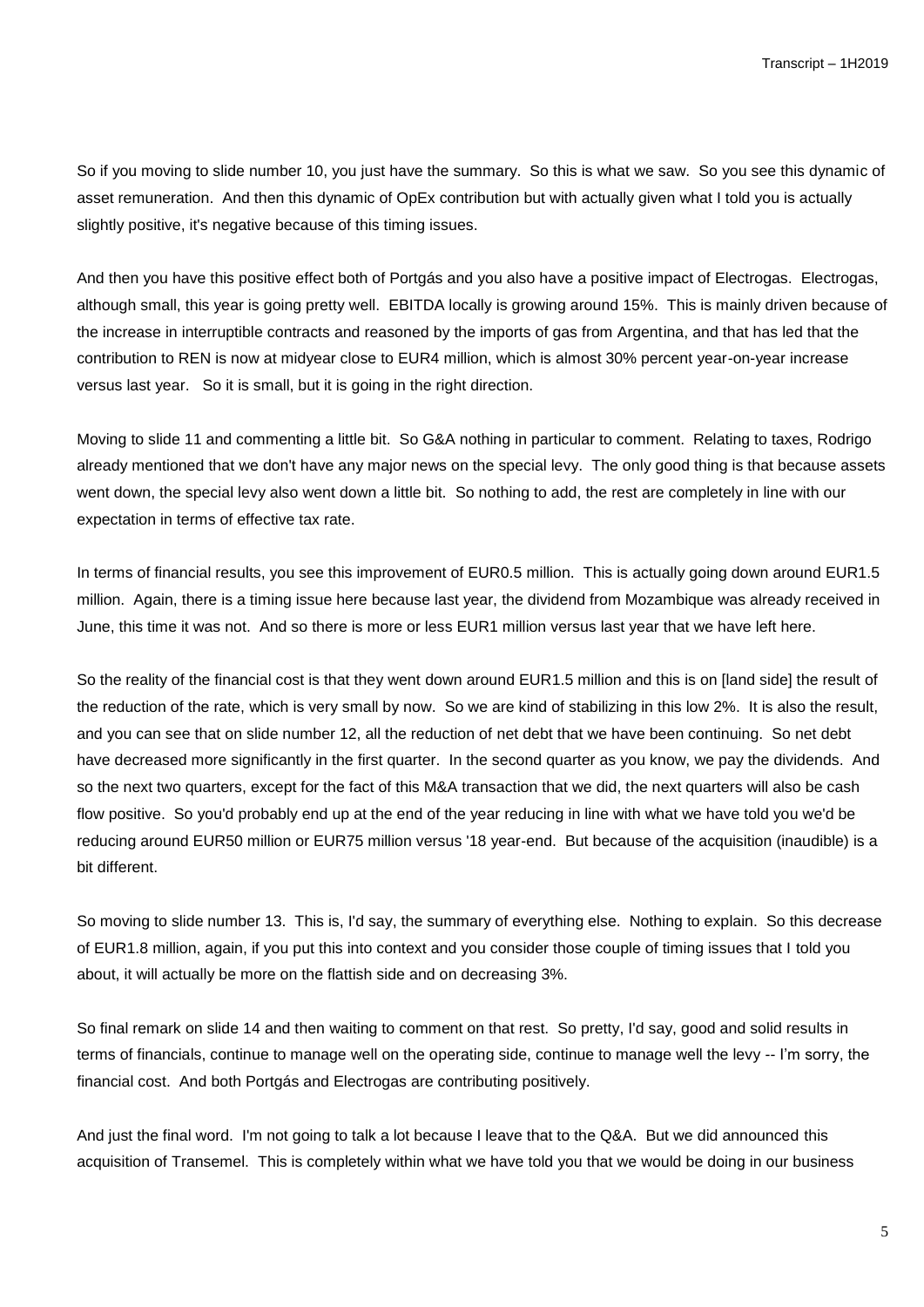plan. We said that we are going to continue to do this disciplined growth outside of Portugal. This is what we have done.

We waited '18 to integrate Portgás well. That's job was done. And so we now are able to capture an additional I'd say incremental growth opportunity in Chile, which is a market that we know a little bit better by now.

But let me -- let us see what specific questions you have about that. So thank you very much, and we're open for any questions you have.

## **Q&A**

#### **Sara Piccinini**

I have a quite a few questions on the deal, so I'll maybe start from some then I can follow up later. So on this acquisition in Chile, I guess, this will be fully consolidated. So if you can help us giving some other details, such as maybe the EBITDA and also net income contribution? And also maybe the cost of that -- of this acquisition so we can calculate the attrition. And then if you can, again, give us an indication about the accretion of this deal? So this would be the first question. If you can help us to calculate the EPS accretion.

Then the second question is on the significant EBITDA growth that you have indicated. So cash flow -- EBITDA is going to increase 35% until 2023. So what justifies this growth? And this can be sustainable in the long term, what is your expectation of the EBITDA growing in the long term?

And then about the CapEx. You have said that this asset has already a CapEx plan of EUR60 million until 2023, how this CapEx will this distributed through the years? Thank you.

#### **Gonçalo Morais Soares**

(Technical difficulty) is this -- hello? This was on mute, I was already answering. So let me start with the last question on the CapEx plan. So I'm not going to give you exact numbers but I'd say if you want a ballpark figure around two quarters of that -- three quarters of the CapEx is going to be done in '19 and '20 and then the remainder, the other quarter is going to be done in '21 and '22. So that's more or less, that's more or less the logic, okay?

So in terms of the EBITDA growth that you mentioned. So there is the, I'd say growth, an EBITDA growth, which is this '18 to '19 and that is driven by several things. It's driven, one, specifically by some CapEx that is being concluded this year, okay? And secondly because there's some revenues and that derived from past regulatory adjustments before that. So that explains most of that difference.

From then onwards, it's mostly related to the fact that we are investing in the company, okay? Yes, we are completely -- we are going to fully consolidate the company so you have a good idea of what the EBITDA accretion can be in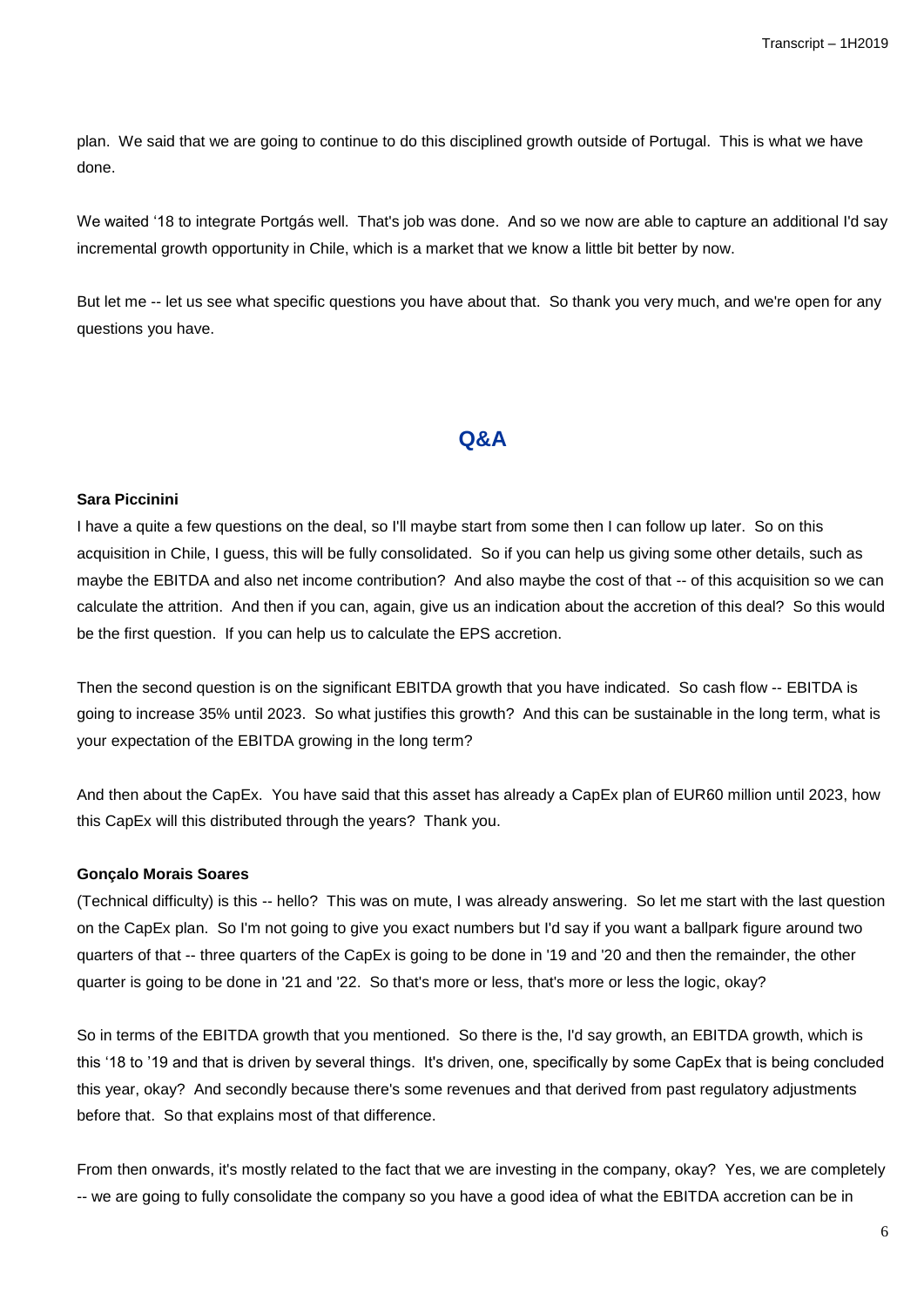terms of the company. So I think that on that front, you can already have a way of calculating what kind of impact that we'll have on the company, okay?

And in terms of the accretion, it's a little bit more difficult to answer you, but what we see is that it does have a positive accretion in the first few years in the terms of net income of, I'd say, of between 2% and 3%. So I'd say that -- and I can give you a little bit more of detail to each one of you about this, but that's, I would say, the main -- the main thing I would say.

#### **Gonzalo Sánchez-Bordona**

Just couple of questions on this transaction too on my side. I think in the presentation, you referred that there was some expectations on some auctions to be held in Chile for more transmission lines so something like that in the next few months or years? I just wanted to understand what kind of visibility you have on those? And if you believe you would be able to add incremental growth on this transaction with that?

And also just wanted to understand as my second question on what -- how this fits within the investment plan that you have in the strategic plans? So is this all that you're doing internationally or are you planning to do anymore transactions? So what's your view on this regard? Thank you.

#### **Rodrigo Costa**

So Gonzalo, I can give some color. The information that was there was also to explain to you that Chile is a growth market and that there is growth coming. As of now, we are completely focused on this company that we acquired. And our concern is going to be integrating [well], the company and understanding this. So this is not our priorities now.

It is good that you are investing in the country where there are recurring growth opportunities. So that was more of a point. It will not take away anything from the fact that this is not now going to be our main focus, it's to concentrate in terms of -- to concentrate in terms of the integration of this.

The opportunity in this -- this opportunity to grow, they are completely public. So they are published by the Chilean government that with a lot of time have put [something] information on what's the new project in terms of electricity are going to be. So we all know, and everybody -- that's all of the Chilean market knows exactly when and we know in this case, I don't know if it's September or October, when they are going to come and next year it's going to be - again, so they have this normal, I'd say, process of putting out information which is completely public. We can give you -- we can send you the link for you if you want to go and check but that was more the point of the thing.

Apart from it, it's completely, I'd say, that this is what is fitting completely. So we did this, this investment is completely within the envelope that we said. And now we are not concentrating on anything else apart from the fact that we want to integrate the company, and that's it. So we like to do things in steps, we like to do things in a safe way, in a conservative and this is what we want to do now. Thank you, Gonzalo.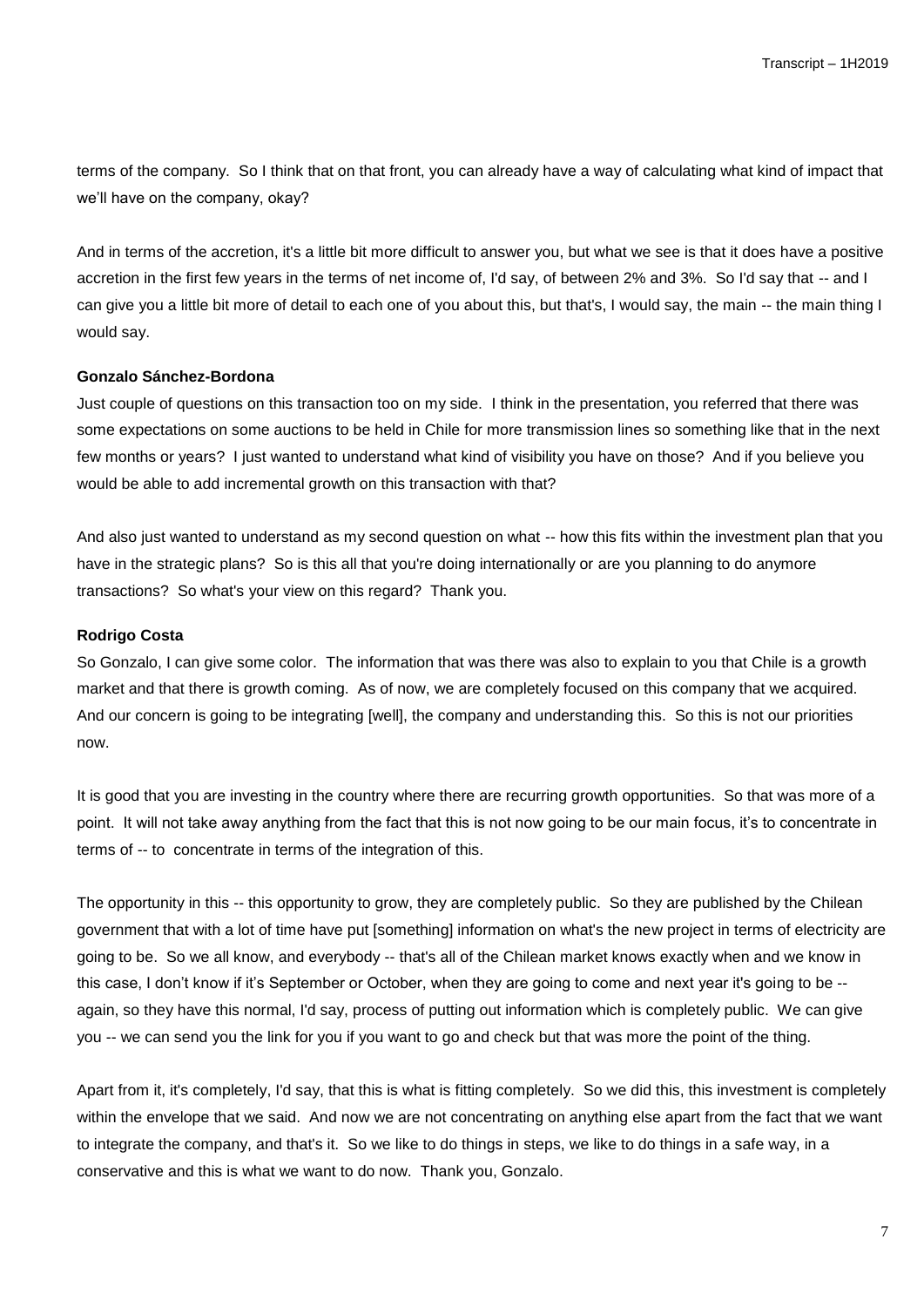#### **Jorge Guimarães**

I have four. Firstly, can you -- do you have any idea of this solar auctions that are being held in Portugal these days? Do we already have some expectations about the potential impact on the CapEx? This would be the first one. Second, are there any developments about the project of interconnection with Morocco? Thirdly, these investments in Chile, could they mean that you are -- and inorganic growth opportunities will be completely directed for an investment, meaning no longer interested in electricity, low voltage concessions in Portugal? And finally, if you allow me, what would be the cost of debt that you are considering for these 2% to 3% EPS accretion?

#### **João Faria Conceição**

Hi, good afternoon, this is João Conceição speaking. For your first question on the solar auction, well, the information we have that we can share is the same as you can find in the press because the auction is still ongoing. So it's going to be finished today. There is lots of competition on this auction and what we have seen so far is that the prices are being quite aggressive. The prices that are being offered by the bidders.

Regarding your question specific on the impact on the CapEx, the specific auction today has not an impact on what we have already foreseen. What will have an impact, of course, is going to be the plan until 2030 and the new auctions that the government has announced that it wants to launch in the near future. Those will definitely need some increase in our CapEx plan. We are just finalizing the analysis. This is not yet public, but it's going to have a positive impact on our CapEx.

#### **Jorge Guimarães**

You have no idea of any metric of CapEx per megawatt or something like that?

#### **João Conceição**

We don't have that -- that figures yet so far completely [defined].

#### **Rodrigo Costa**

Okay. Regarding Morocco, as we always been saying, this is a project that it's in the hands of the government of both countries. There is a study being developed. We don't have any feedback for the moment on the results of that size, and that's going to be the moment that when they finished the study, that will trigger, I'd say, the political discussions between the two countries. And the decision if they will or not go ahead with the project. We are doing our job. The study is being moving.

But we -- for the moment, we still -- this is an area where we always have -- there is a possibility, but the governments are the ones who need to decide. We don't have it as part of our, let's say, budgets for the coming years. But if, of course, we have an opportunity to develop the projects, we are very interested and we will.

Regarding Chile, as Gonçalo already explained, in Chile, this project fits perfectly in what we said we want to do. In our perspective, this is the right type of geography. Regulation is predictable. The country economy is quite solid. The political system also very mature. And we decided to start with Electrogas a couple of years ago. The experience has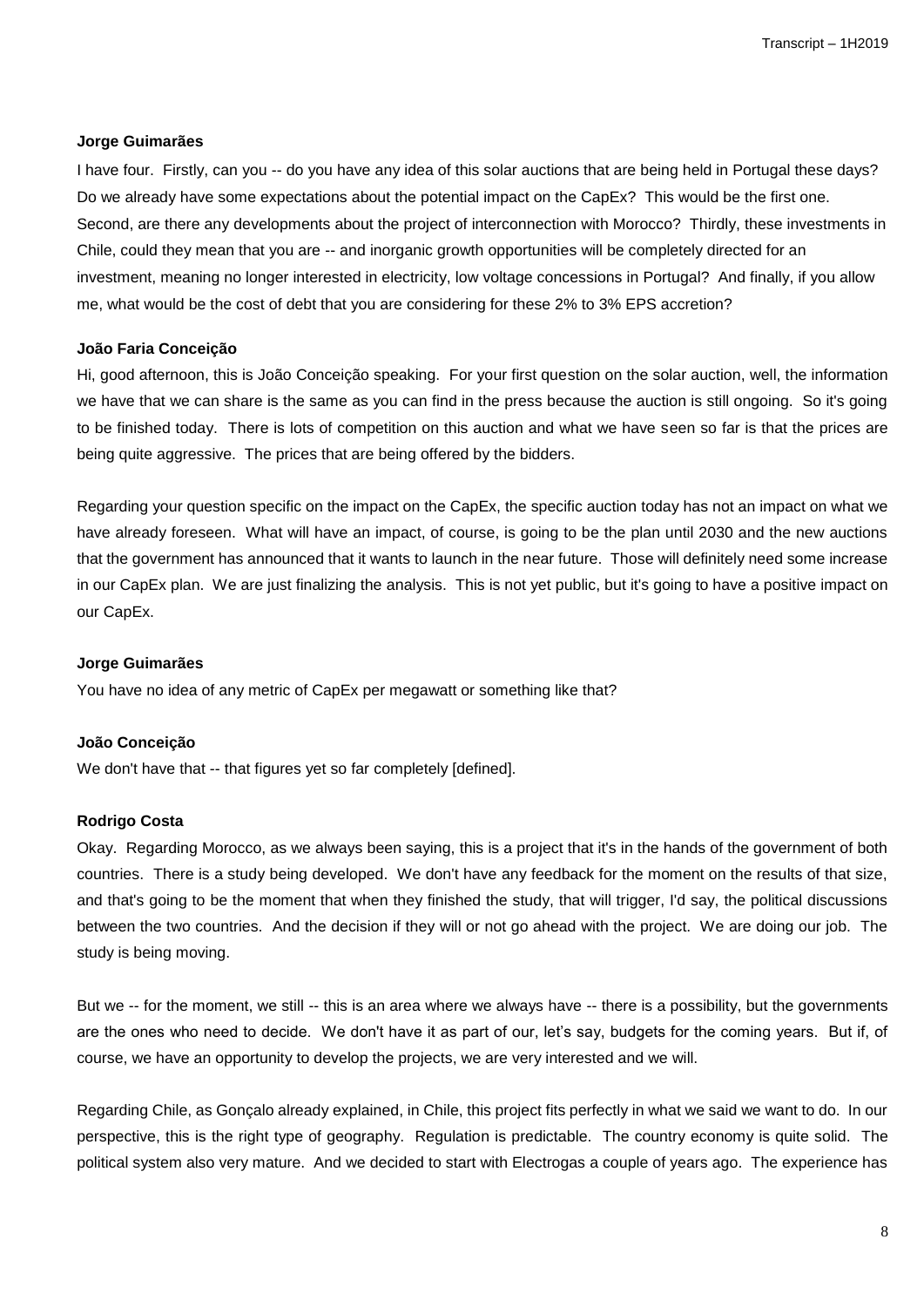been very positive. Being there helps to track other opportunities. We found this one. We submitted our offer, we won. And now we want to make it work.

As we said before, we're not looking now into doing something in the coming months. The future is the future, we don't know what's going to happen. Because the key priority now, as we said, is making sure we take control of the asset, we keep doing a good job with the asset. We have a very good resources here to help on that. And I'm sure we will do a great job.

Regarding added opportunities for growth. Portugal, the opportunities are extremely limited and especially the ones that we can really look in to. And at the moment, we have -- you referred the low voltage concessions, nobody knows when the tender will be launched, the terms of the tender. We tend to be very, very focused on what we do and we don't get distracted easily. We have no plans for the moment to go after other opportunities. This is where we are.

We did Electrogas, we did with Portgás, we keep doing a fantastic job in Portugal. Portugal remains 97% of what we do. That's why we have our focus. It's a very solid business. And we don't see nothing that should change that. And that's how we operate.

#### Gonçalo?

#### **Gonçalo Morais Soares**

Relating to that funding question that you asked, I'd say that it's in -- funding use is done in normal, I'd say, market conditions. The idea we have is to fund this now through Portugal first midterm until we have then and we'll look into the chance to finance this locally with non-recourse instruments. But now it's going to be funded through Portugal. I'd say it's normal kind of cost of funding of, I don't know, 70 to 100 bps off what is normal market reference rate.

I wanted to -- actually to clarify one thing, which I don't know if some of you are going to [check] or not, but we saw that in some of the reports published, there was a little bit of confusion, in terms of the price, because the price that we put out is the equity price, it is price for the shares, the amount that we all refer to, the \$167 million.

There is not a very large amount of debt, but there is some debt. So there is around \$25 million of debt, \$24.9 million to be precise. So the EV is \$192.4 million. I just wanted to clarify that, because I didn't want to mislead anybody, in terms of multiples or anything. We saw that perhaps there was not complete clarity in all -- in everybody about that. So I just wanted to take the opportunity to make that crystal clear, okay? Thank you.

#### **Jorge Alonso**

Just to understand, so now what you had said about the equity [and the debt]. So if we add the EV you paid plus \$60 million CapEx you will invest in order to get around \$14 million EBITDA by 2023, that means that you're about to [pay in] 16 times still EV/EBITDA in 2023. It looks a little bit high unless you are missing something about the future growth on EBITDA due to the tariffs or the CapEx expected there or because the remaining useful life is really, really long. And then cam justify such a big multiple even still in 2023, just be sure I'm not missing here nothing.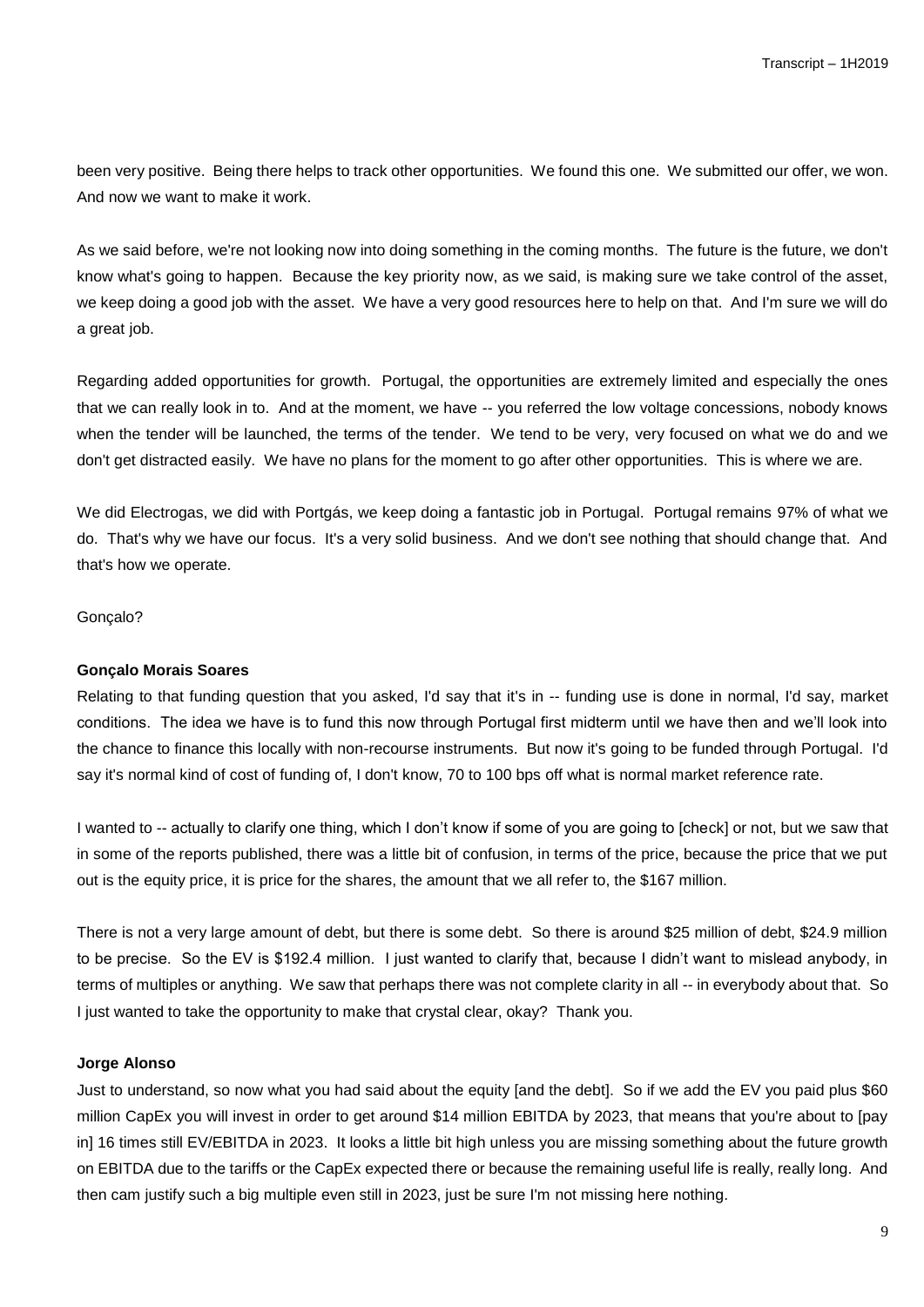#### **Gonçalo Morais Soares**

No, you are not missing anything. The issue of being high or not is because you are also comparing this to Europe, which has a lot of differences, when you look at Chile. So I would -- I would say that the main one is growth, but let me start to tell you about, so regulatory stability, regulation in Chile.

Typically, when you do a [green seal], you get a rate which is set for 20 years, so that is something which is a little bit different. And then after the 20 years, it's a four-year cycle, but it's very different. The second thing out of there isn't compared to Portugal. It has a slightly better country risk, but it's far away. So for us, we view it in a different way, but in terms of valuation, it is what it is.

But third, I would defer the high growth of this, so you say -- you are completely saying is correct. So when you compare to transactions made in Chile, this is, I'd say, the lower, compared to comparables in the market. The only one that is below 20 times was actually a minority stake that was bought so time ago.

So there is a lot of explanation. The rates of returns are difficult to compare, so when you want to try to make that comparison, it's not easy. It's a different scheme, the feeling we have, and that's why we also made the acquisition, is that they are slightly higher than they are here. And it is exactly why, and that is what we need to have, is a slightly higher rate to justify the fact that we are investing abroad.

But the main explanation, I'd say, is the fact that in this case you are almost doubling the asset base, not doubling, but increasing materially the asset base. So we do not see the EV multiple as high. As I say, we see it in inline and actually below.

They are -- they are different worlds and different risks, and it's very difficult for you to compare the EVs. It is when you do the DCF, and you do those calculations that you have to take into account, that. And we are convinced because we did that, that this is value accretive operation for our shareholders.

Last thing that I wanted to say, in terms of regulation, is that this is a perpetual concession unlike most of the ones that you compare to here. So there's a lot of small details that explain why multiples tend to be higher than that, which does not mean that they are high. They are higher, okay? I hope I helped.

#### **Sara Piccinini**

Again, sorry on the accretion. When you talk about the 2% to 3%, is this already in 2020 or it's an average for the period of 2020, '23? Because if I see the EBITDA growing [so much], I would expect more accretion going forward rather than in the short term. So if you can just justify that.

And then the second question is on the impact on net debt that you expect in 2020. Is this meaningful? How much is the impact on that net debt to EBITDA that we should expect in 2020? Thank you.

#### **Gonçalo Morais Soares**